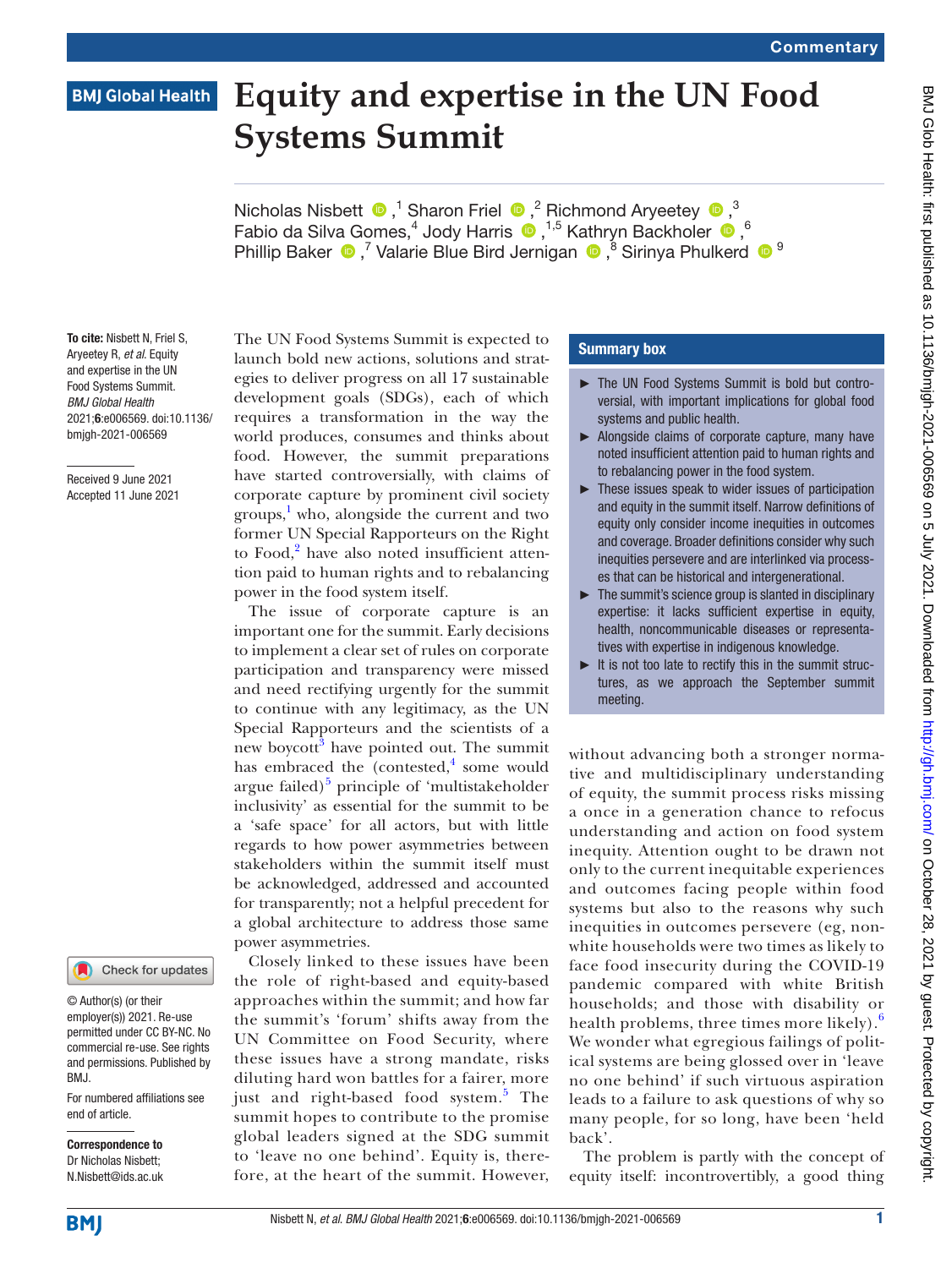# BMJ Global Health

to pursue, but variously defined. For example, among experts on chronic undernutrition, equity is often conceptualised as diverging coverage of health interventions or outcomes differing by socioeconomic groups.<sup>7</sup> Among experts on health equity and diet-related noncommunicable diseases, however, equity often also refers more to the structural, social and commercial determinants of health and the concentration of power among private sector interests.<sup>[8](#page-2-7)</sup>

Summit participants are tasked with proposing and prioritising a set of 'game changing solutions' for member states to adopt. To some equity experts, such solutions might mean providing significantly scaled up child and maternal health services, particularly targeted at marginalised communities; or similar access to systems of social protection or food assistance. Equity to others might *also* mean finding ways to tackle historical injustices that still shape people's lives. For example, dispossessing communities, particularly indigenous peoples, from ancestral lands—and the culinary and agroecological skills and knowledge that adhere to those territories—has been devastating to local food systems. *Public* health then comes to mean something quite different: regaining sovereignty and control over land and food as part of wider self-determination; working to preserve or return to traditional and healthy foods and associated culinary practices against a tidal wave of ultraprocessed, nontraditional and unhealthy products.<sup>[9](#page-2-8)</sup>

Separate (but in our view, still complementary) understandings of equity also reflect the siloed and hierarchical knowledge systems that still frame the UN system and similar international architectures. Tackling growing uncertainties that range from pandemics, to climate change, to intractable historical food-based problems 'require a fundamental rethinking of how expertise of multiple sorts and new forms of professionalism are convened and combined'. $\frac{10 \text{ H}}{11}$  The scientific committee of the UNFSS is dominated by agricultural economists and natural scientists: great scholars, but a missed opportunity to encounter knowledge not only from experts in health equity or gender and rights but also from indigenous and other traditional people (not those speaking for them), food workers and others with lived experience of malnutrition and diet-related diseases. We do see these voices represented elsewhere in the summit (sometimes marginally), but the summit's approach to filling its scientific committee feels outdated for a summit concerned with food systems, when most systems experts already recognise the need for this diversity of knowledge and experience.

The structure of the summit itself also adds another layer of inequity and imbalance of power. There are many ways to get involved in the summit, and in principle this is positive. But Member States or civil society organisation with limited resources will not be able to become a Food Systems Hero, help to raise awareness of food systems on social media, host or join a Dialogue and also participate and follow all five Action Tracks. Those with

greater resources, and their propositions, will then reign. For this reason, the myriad of participation mechanisms is not as important as how this will be weighed into decisions; to return to the initial concerns with the summit, how will the power of those actors opposing healthier, more sustainable and more equitable food systems be constrained?

As we write in June, ahead of a September Summit, time is not late to take action in rebalancing powers and enabling a greater diversity of knowledge, not simply among a multiplicity of voices in multiple public forums, but explicitly engaged at the summit's top table of expertise and summit leadership. It is also not late to adopt mechanisms that limit the engagement of those actors whose primary interests have driven our food systems to become unhealthy, unsustainable and inequitable, so the voices of the people can be clearly heard. Doing so would help meet the need for putting equity-focused action at the heart of the summit in a way that accords with the existing UN legal framework on rights and the SDGs; and with the multiple traditions of equity, we argue, need to be embraced for the summit to be a success on its own terms.

#### Author affiliations

<sup>1</sup>Health and Nutrition Research Cluster, Institute of Development Studies at the University of Sussex, Brighton, UK

<sup>2</sup>Menzies Centre for Health Governance, School of Regulation and Global Governance, Australian National University, Canberra, Australian Capital Territory, Australia

<sup>3</sup>School of Public Health, University of Ghana, Accra, Ghana

4 Pan American Health Organization, Washington, District of Columbia, USA 5 Healthy Diets Flagship, World Vegetable Centre, Bangkok, Thailand

<sup>6</sup>Institute for Health Transformation, Deakin University, Geelong, Victoria, Australia <sup>7</sup>Institute for Physical Activity and Nutrition, Deakin University, Melbourne, Victoria, Australia

<sup>8</sup> Center for Indigenous Health Research and Policy, Oklahoma State University, Tulsa, Oklahoma, USA

<sup>9</sup>Institute for Population and Social Research, Mahidol University, Nakhon Pathom, Thailand

Twitter Phillip Baker [@philbakernz](https://twitter.com/philbakernz)

Contributors All authors contributed to this commentary.

Funding The authors have not declared a specific grant for this research from any funding agency in the public, commercial or not-for-profit sectors.

Competing interests Nicholas Nisbett is a member of the UNFSS Action Track 4 Leadership Group. Dr. Nisbett declares previous funding from the Bill and Melinda Gates Foundation, India; the International Food Policy Research Institute and UK Research and Innovation. Dr Backholer declares previous funding from the National Heart Foundation of Australia. The views expressed here are that of the authors alone.

Patient consent for publication Not required.

Provenance and peer review Not commissioned; internally peer reviewed.

Data availability statement All data relevant to the study are included in the article.

Open access This is an open access article distributed in accordance with the Creative Commons Attribution Non Commercial (CC BY-NC 4.0) license, which permits others to distribute, remix, adapt, build upon this work noncommercially, and license their derivative works on different terms, provided the original work is properly cited, appropriate credit is given, any changes made indicated, and the use is non-commercial. See: [http://creativecommons.org/](http://creativecommons.org/licenses/by-nc/4.0/) [licenses/by-nc/4.0/.](http://creativecommons.org/licenses/by-nc/4.0/)